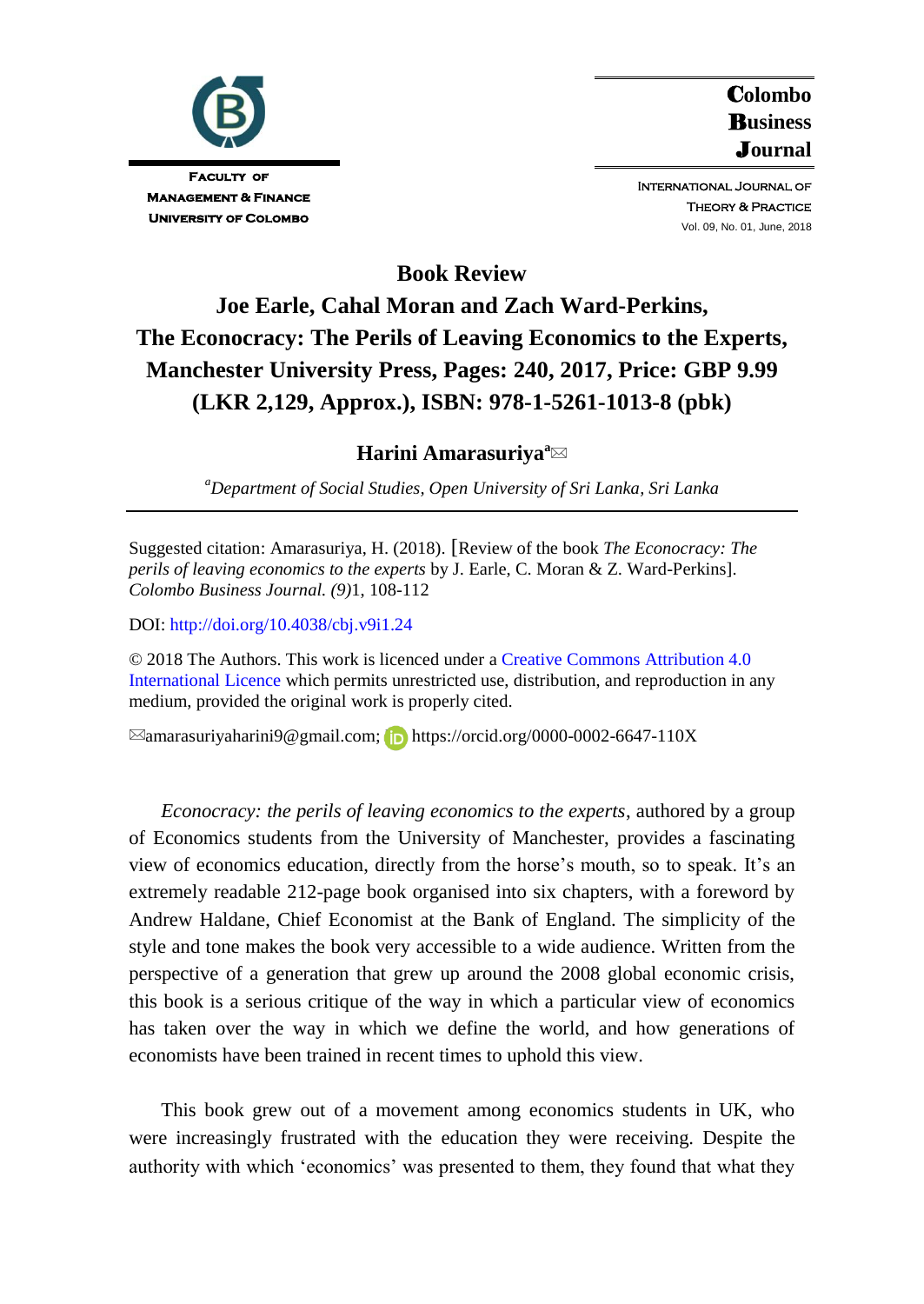#### *Amarasuriya*

were learning did not help them understand what was actually happening in the world around them. This led them to initiate a campaign to reform economics education in early 2013. In the process, they discovered that there were students from other parts of the world, also engaged in similar campaigns, leading to a network of students called Rethinking Economics, over 40 groups from 13 different countries. Econocracy is the term they coined to describe a particular kind of political system that was dominant in the world: "An econocracy has all the formal institutions of a representative democracy – like political parties and regular elections – but the goals politics seeks to achieve are defined in narrow economic terms and decisions are made without significant public oversight" (p. 3). The book defines econocracy as "a society in which political goals are defined in terms of their effect on the economy, which is believed to be a distinct system with its own logic that requires experts to manage it" (p. 7).

Thus, the term econocracy refers to a political system in which politics has been reduced to economics or where the economy has become central to politics and policymaking. It also refers to the fact that economics has become a highly specialised technical field that is only understood by 'experts'. The authors argue that this high specialisation has made it impossible to engage in a democratic discussion on economics. Those who are trained as economists go on to hold important and authoritative positions in society, but speak a language that very few understand and yet influence and make decisions that significantly impact the public with very little oversight or restraint. They also argue that the education economists receive ill prepares them to understand or respond to the complex issues facing the world, effectively or responsibly. They point out that this state of affairs is a result of certain historical circumstances, including reforms to higher education which has placed severe financial pressures on the higher education sector, which seeks to compensate for funding cuts by increasing student numbers, cutting back on teaching staff and overemphasising research excellence as a marker of quality in higher education. This book is an attempt to understand these circumstances, the current situation of economics education and to offer ways of addressing the problems of economics education and its consequences.

One of the most important proposals put forward by the authors in this regard is the need for economics education to be democratised and to enable a public dialogue on economics rather than a closed debate among "technical experts": "At Rethinking Economics our aims are to reform economics education so that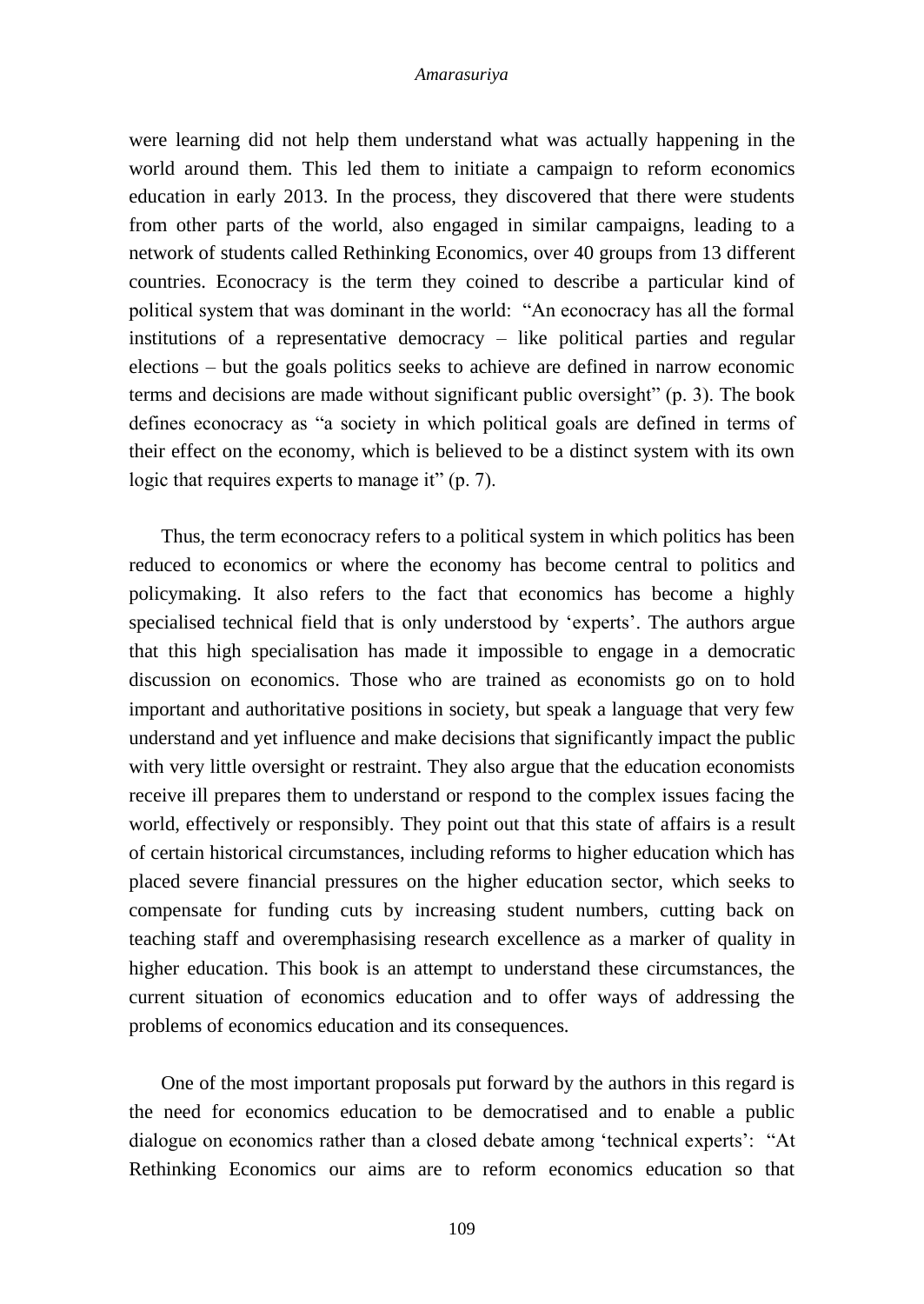tomorrow"s experts are better equipped to understand the economy and engage with society. We are also trying to democratise economics because we believe that at its core economics should be a public discussion about how to organise society" (p. 5). The book argues that in the last several decades, economics has become more important than politics. Economics is no longer viewed as a political or social process: rather, the economy is seen as separate and de-linked from society and outside the sphere of democratic debate. This book examines the role of the discipline of economics in universities in this process.

The book describes in detail how economics got accepted as a neutral and scientific input into policy even though it– essentially out of the political domain. The authors argue that this technocratic view of economics, as being able to offer scientific and neutral input has become mainstream and accepted by politicians, the business community and the general public. Several examples are presented of how the technical language and tools of economics changes and redefines political problems, excluding important stakeholders from the decision making process. For example, the authors show how cost-benefit analysis (CBA), reduces hugely complex social problems into easily digestible figures and then assigns a monetary value. Such tools masks the fact that this type of analysis always involves choices, value judgments and assumptions that are inherently political in nature. For instance, concerns about equality, the environment, or women, cannot simply be reduced to a cost-benefit analysis. Yet, such tools and models are widely taught in economics courses around the world and then used in policy making processes, imbuing both economics and economists with huge power and influence, which lies largely outside the democratic process.

One of the most interesting parts of this book is the review of 174 economics modules offered in seven Russell Group universities<sup>1</sup>. The authors argue that despite economics being one of the most sought after academic programmes in the university system, the curricula (across the universities reviewed) is one sided with neo-classical economic theory dominating economics education. This version of economics education is based on highlighting models formulated on what the authors refer to as the "three prongs of neo-classical economics" (p. 38): individualism, optimization and equilibrium. Economics education does not discuss different schools of thoughts within economic theory and is far removed from the

<u>.</u>

<sup>&</sup>lt;sup>1</sup>Cambridge, Cardiff, Exeter, London School of Economics, Manchester, Queen's University Belfast and Sheffield.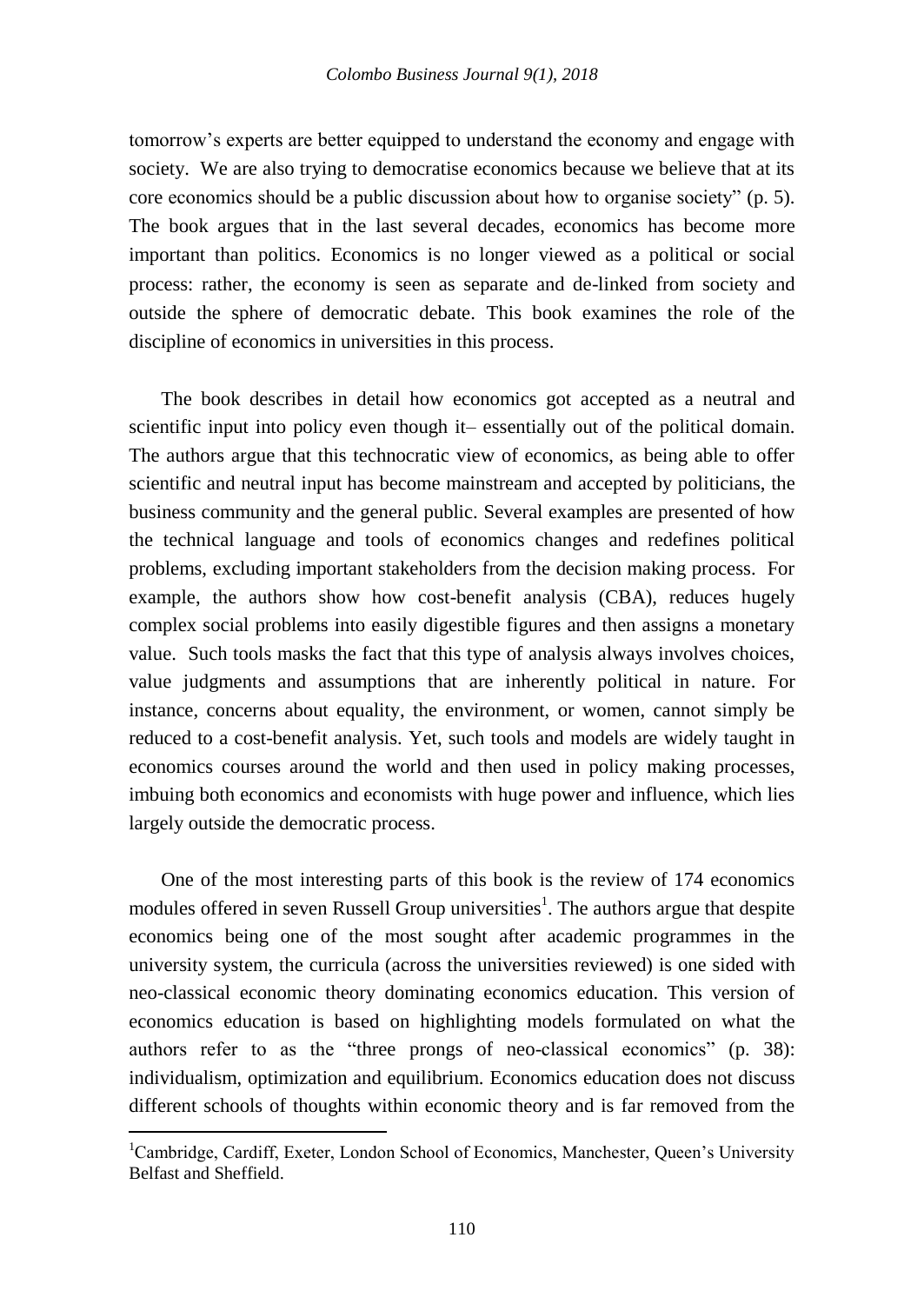#### *Amarasuriya*

real world. The assessment methods too, promote rote-learning and the uncritical application of theories and models with little reference to the complexities of the real world. In a shocking revelation, the authors state that their review of economics courses, showed that 76% of assessment questions required "no form of critical or independent thinking whatsoever" (p. 51) with many courses favouring multiplechoice questions, training students to find the "one correct" answer for a problem, rather than to demonstrate the ability to critically evaluate several possible responses and provide a coherent argument in support of a particular conclusion.

The authors present a strong case for pluralism in economics based on two reasons: firstly, so that students may realise that there is more than one way to think about the economy, and secondly, in order to uphold widely held standards of academic practice which requires students to be trained to approach a problem from multiple perspectives, and to develop a critical and analytical perspective.

If there is one criticism I have of the book, it is the somewhat limited view of liberal democracy that the authors present. Liberal democracy is seen as the ideal political system for a society and econocracy is viewed as being incompatible with liberal democracy. Yet, we have plenty of examples in recent times of the limitations of liberal democracy. In fact, the individualism that is the corner-stone of neo-classical economic theory is very much part of the liberal democratic tradition as well. What is missing in the book is the analysis of the close relationship between liberal democracy and neo-classical economics. The kind of pluralism in economics that is advocated by the authors, requires a reimagining not just of economics but also of democracy. As argued by Mouffe (2005), there is an urgent need to look beyond liberal democracy to a more radical and plural democracy which can accommodate both the notion of the common good as well as that of individual desires and interests. This is a form of democracy that allows for the active political participation of people with different ideas of the conception of the good, but who are also bound by an identification with a set of common ethical and political values (Mouffe, 2005). Thus, while the authors rightly point to the indelible link between economics and politics, it is necessary to interrogate the kind of politics through which a more plural and just vision of the world is made possible. The fact that the generation that grew up through the global economic crisis and the resultant political fallout throughout the world is leading the campaign, bringing about reforms especially in education for such a change, is a cause for great optimism.